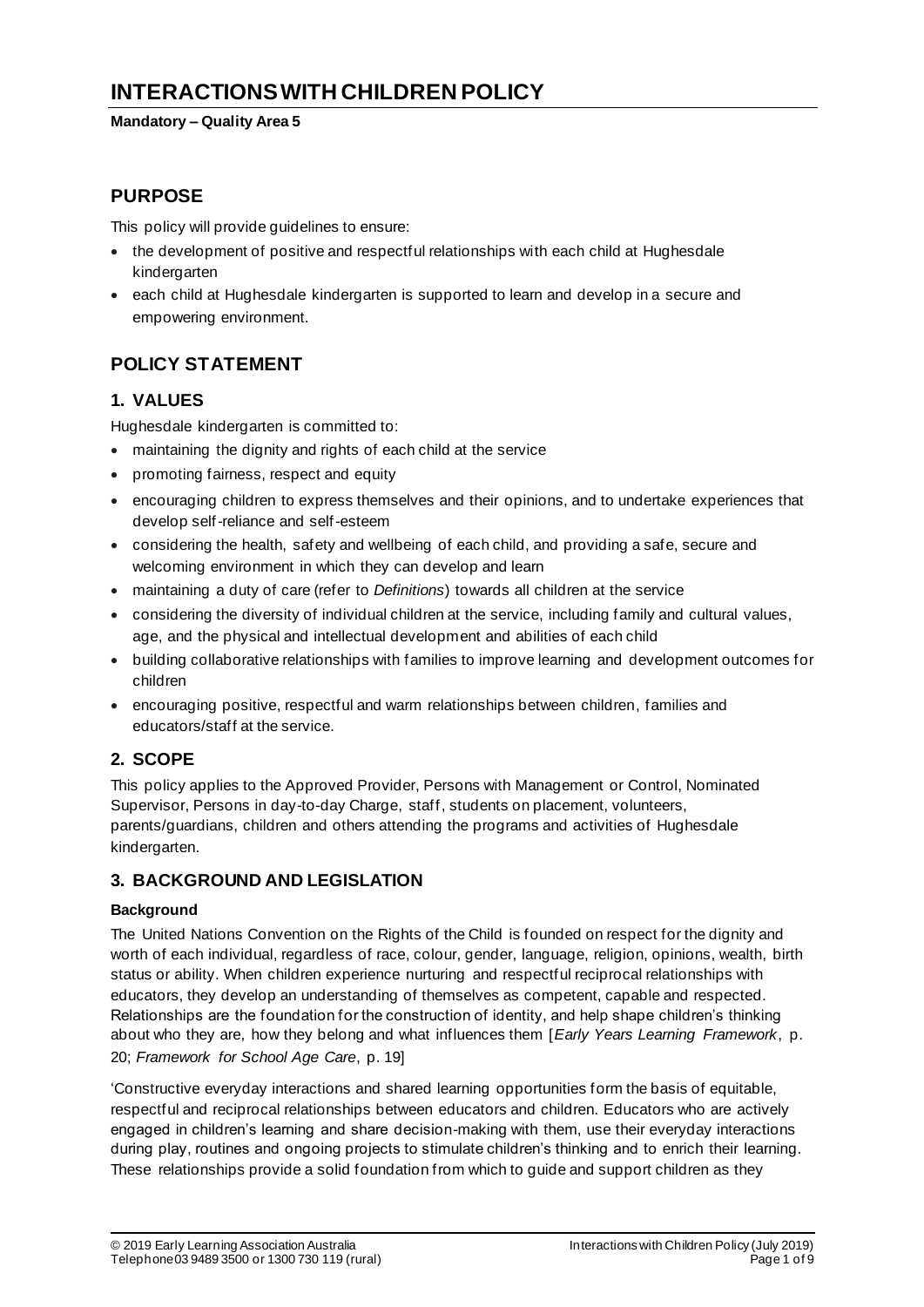develop the self-confidence and skills to manage their own behaviour, make decisions and relate positively and effectively to others.' (*Guide to National Quality Framework* – refer to Sources)

Child Safe Standard 7 requires services to have strategies to promote the participation and empowerment of children. When children feel respected and valued, they are much more likely to speak up about issues of safety and wellbeing. Enabling and promoting the participation of children within a service has multiple benefits in addition to enhancing the safety of children, including demonstrating a commitment to upholding the rights of children, checking that what the service is doing is what children want and building the communication and leadership skills of children.

In developing an *Interactions with Children Policy*, early childhood education and care services must review and reflect on the philosophy, beliefs and values of the service, particularly with regard to the relationships with children. The development of this policy should also be informed by the service's *Code of Conduct Policy*.

#### **Legislation and standards**

Relevant legislation and standards include but are not limited to:

- *Charter of Human Rights and Responsibilities Act 2006* (Vic)
- *Children, Youth and Families Act 2005* (Vic)
- *Child Wellbeing and Safety Act 2005* (Vic)
- *Child Wellbeing and Safety Amendment (Child Safe Standards) Act 2015* (Vic)
- *Disability Discrimination Act 1992* (Cth)
- *Education and Care Services National Law Act 2010*
- *Education and Care Services National Regulations 2011*
- *Equal Opportunity Act 2010* (Vic)
- *National Quality Standard*, Quality Area 5: Relationships with Children

#### **4. DEFINITIONS**

The terms defined in this section relate specifically to this policy. For commonly used terms e.g. Approved Provider, Nominated Supervisor, Regulatory Authority etc. refer to the *General Definitions* section of this manual.

**Adequate supervision:** entails all children (individuals and groups) in all areas of the service, being in sight and/or hearing of an educator at all times including during toileting, sleep, rest and transition routines. Services are required to comply with the legislative requirements for educator-to-child ratios at all times. Supervision contributes to protecting children from hazards that may emerge in play, including hazards created by the equipment used.

Adequate supervision refers to constant, active and diligent supervision of every child at the service. Adequate supervision requires that educators are always in a position to observe each child, respond to individual needs and immediately intervene if necessary. Variables affecting supervision levels include:

- number, age and abilities of children
- number and positioning of educators
- current activity of each child
- areas in which the children are engaged in an activity (visibility and accessibility)
- developmental profile of each child and of the group of children
- experience, knowledge and skill of each educator
- need for educators to move between areas (effective communication strategies).

**Behaviour guidance plan:** A plan that documents strategies to assist an educator in guiding a child with diagnosed behavioural difficulties or challenging behaviours to self-manage his/her behaviour. The plan is developed in consultation with the Nominated Supervisor, educators, parents/guardians and families, and other professional support agencies as applicable.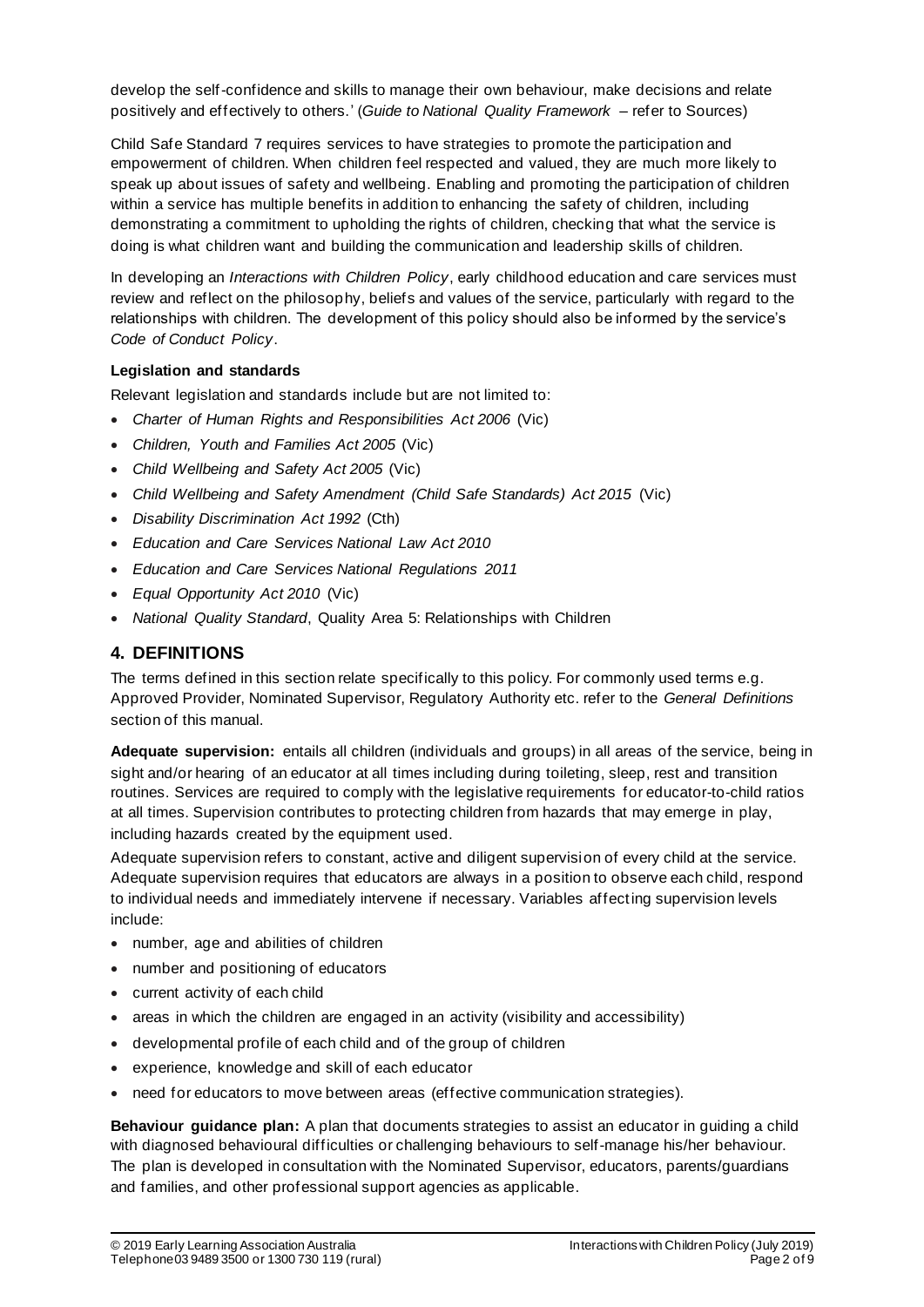#### **Challenging behaviour:** Behaviour that:

- disrupts others or causes disputes between children, but which is part of normal social development
- infringes on the rights of others
- causes harm or risk to the child, other children, adults or living things
- is destructive to the environment and/or equipment
- inhibits the child's learning and relationship with others
- is inappropriate relative to the child's developmental age and background.

**Notifiable complaints**: The Regulatory Authority is required to be notified of a complaint that alleges:

- a serious incident has occurred or is occurring while a child is being educated and cared for by a service
- the National Law and/or National Regulations have been contravened.

Complaints of this nature must be reported by the Approved Provider to the Regulatory Authority within 24 hours of the complaint being made (Section 174(2)(b), Regulation 176(2)(b)). If the Approved Provider is unsure whether the matter is a notifiable complaint, it is good practice to contact DET for confirmation.

Notification of complaints must be submitted within 24 hours through either the NQA IT System portal: http://www.acecqa.gov.au or where this is not possible, the Regulatory Authority must be contacted directly.

**Inclusion Support Program:** Funded by the Commonwealth Government to assists services to build their capacity and capability to include children with additional needs in mainstream services; providing them with an opportunity to learn and develop alongside their typically developing peers: https://www.education.gov.au/

**Mental health:** In early childhood, a child's mental health is understood as a child's ability to 'experience, regulate and express emotions; form close and secure interpersonal relationships; and explore the environment and learn – all in the context of family, community and cultural expectations for young children. Infant mental health is synonymous with healthy social and emotional development. https://beyou.edu.au/

**Preschool Field Officer (PSFO) Program:** The role of the PSFO Program is to support the access and participation of children with additional needs in preschool: http://www.education.vic.gov.au

**Serious incident:** A serious incident (regulation 12) is defined as any of the following:

- the death of a child while being educated and cared for at the service or following an incident at the service
- any incident involving serious injury or trauma while the child is being educated and cared for, which
	- a reasonable person would consider required urgent medical attention from a registered medical practitioner; or
	- the child attended or ought reasonably to have attended a hospital e.g. a broken limb\*
- any incident involving serious illness of a child while that child is being educated and cared for by a service for which the child attended, or ought reasonably to have attended, a hospital e.g. severe asthma attack, seizure or anaphylaxis\*.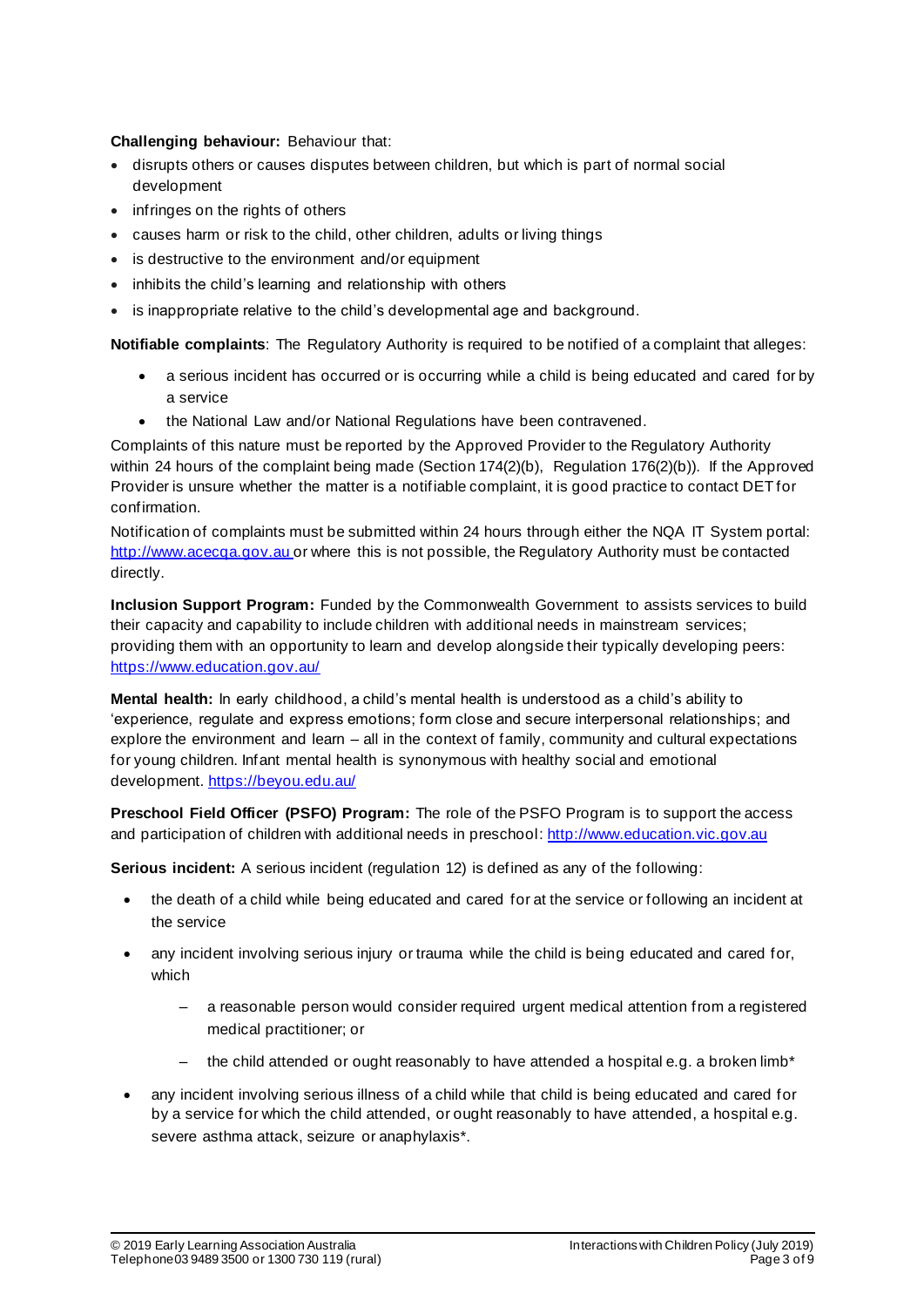- \*NOTE: In some cases (for example rural and remote locations) a General Practitioner conducts consultation from the hospital site. Only treatment related to serious injury or illness or trauma are required to be notified, not other health matters.
- any emergency for which emergency services attended. NOTE: This means an incident, situation or event where there is an imminent or severe risk to the health, safety or wellbeing of a person/s at an education and care service. It does not mean an incident where emergency services attended as a precaution.
- a child appears to be missing or cannot be accounted for at the service
- a child appears to have been taken or removed from the service in a manner that contravenes the National Regulations
- a child was mistakenly locked in or out of the service premises or any part of the premises.

Examples of serious incidents include amputation (e.g. removal of fingers), anaphylactic reaction requiring hospitalisation, asthma requiring hospitalisation, broken bone/fractures, bronchiolitis, burns, diarrhoea requiring hospitalisation, epileptic seizures, head injuries, measles, meningococcal infection, sexual assault, witnessing violence or a frightening event.

If the approved provider is not aware that the incident was serious until sometime after the incident, they must notify the regulatory authority within 24 hours of becoming aware that the incident was serious.

Notifications of serious incidents should be made through the NQA IT System portal (http://www.acecqa.gov.au). If this is not practicable, the notification can be made initially in whatever way is best in the circumstances.

### **5. SOURCES AND RELATED POLICIES**

#### **Sources**

- *Behaviour guidance practice note series* (DET): http://www.education.vic.gov.au
- *Belonging, Being & Becoming – The Early Years Learning Framework for Australia*: https://www.education.gov.au/
- Early Childhood Australia *Code of Ethics*: http://www.earlychildhoodaustralia.org.au/
- *Guide to the National Quality Framework*, ACECQA: www.acecqa.gov.au
- Inclusion Support Program (ISP), Department of Education and Training: https://www.education.gov.au/
- Kids Matter, an Australian mental health and well-being initiative set in primary schools and early childhood education and care services: https://beyou.edu.au/
- *The Kindergarten Funding Guide* (DET): http://www.education.vic.gov.au
- United Nations Convention on the Rights of the Child: https://www.unicef.org/
- Victorian Early Years Learning and Development Framework: http://www.education.vic.gov.au

#### **Service policies**

- *Child Safe Environment Policy*
- *Code of Conduct Policy*
- *Complaints and Grievances Policy*
- *Curriculum Development Policy*
- *Inclusion and Equity Policy*
- *Occupational Health and Safety Policy*
- *Privacy and Confidentiality Policy*
- *Supervision of Children Policy*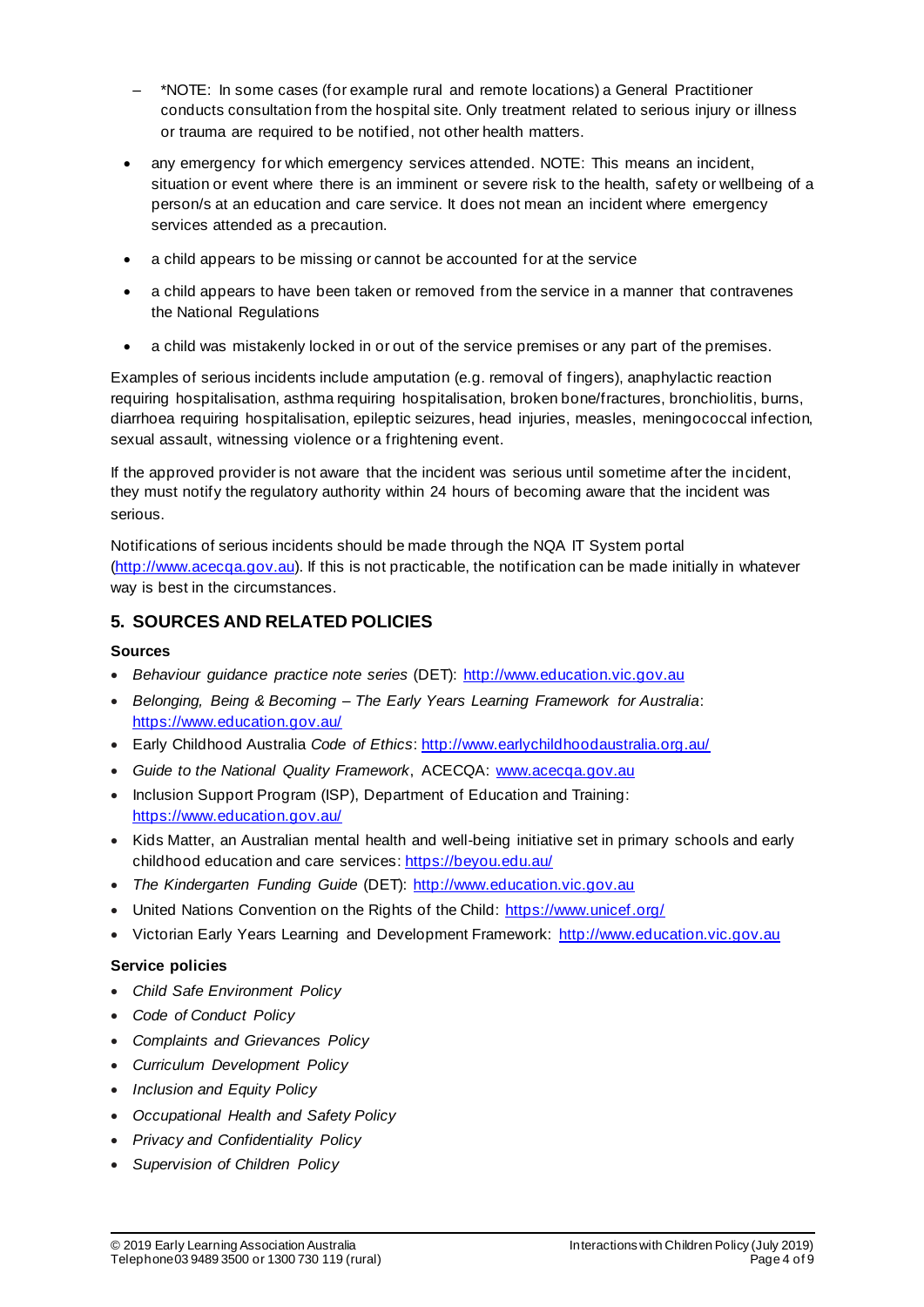# **PROCEDURES**

#### **The Approved Provider and Persons with Management or Control are responsible for:**

- developing and implementing the *Interactions with Children Policy* in consultation with the Nominated Supervisor, other staff and parents/guardians, and ensuring that it reflects the philosophy, belief s and values of the service
- ensuring parents/guardians, the Nominated Supervisor and all other staff are provided with a copy of the *Interactions with Children Policy* and comply with its requirements
- ensuring the Nominated Supervisor and all other staff are aware of the service's expectations regarding positive, respectful and appropriate behaviour, and acceptable responses and interactions when working with children and families (refer to *Code of Conduct Policy*)
- ensuring children are adequately supervised (refer to *Definitions*) and that educator-to-child ratios are maintained at all times (refer to *Supervision of Children Policy*)
- ensuring the size and composition of groups is considered to ensure all children are provided with the best opportunities for quality interactions and relationships with each other and with adults at the service (Regulation 156(2)). Smaller group sizes are considered optimal
- ensuring educational programs are delivered in accordance with an approved learning framework, are based on the developmental needs, interests and experiences of each child, and take into account the individual differences of each child (refer to *Inclusion and Equity Policy*)
- ensuring the educational program contributes to the development of children to have a strong sense of wellbeing and identity, and to be connected, confident, involved and effective learners and communicators (Regulation 73) (refer to *Curriculum Development Policy*)
- ensuring that the service provides education and care to children in a way that:
	- − encourages children to express themselves and their opinions
	- − allows children to undertake experiences that develop self -reliance and self-esteem
	- − maintains the dignity and the rights of each child at all times
	- − offers positive guidance and encouragement towards acceptable behav iour
	- − has regard to the cultural and family values, age, and the physical and intellectual development and abilities of each child being educated and cared for (Regulation 155)
- ensure that the service provides children with opportunities to interact and develop positive relationships with each other, and with the staff and volunteers at the service (Regulation 156(1)
- ensuring clear documentation of the assessment and evaluation of each child's:
	- − developmental needs, interests, experiences and program participation
	- − progress against the outcomes of the educational program (Regulation 74) (refer to *Curriculum Development Policy*)
- supporting educators/staff to access resources and gain appropriate training, knowledge and skills for the implementation of this policy, including promoting social, emotional and mental health and wellbeing
- ensuring the environment at the service is safe, secure and free from hazards for children (refer to *Child Safe Environment Policy*, *Occupational Health and Safety Policy* and *Supervision of Children Policy*) and promotes the active participation of every child
- ensuring that the Nominated Supervisor and all other staff members at the service who work with children are aware that it is an offence to subject a child to any form of co rporal punishment, or any discipline that is unreasonable or excessive in the circumstances (National Law: Section 166)
- promoting collaborative relationships between children/families and educators, staff and other professionals, to improve the quality of children's education and care experiences
- referring notifiable complaints (refer to *Definitions*), grievances (refer to *Definitions*) or complaints that are unable to be resolved appropriately and in a timely manner to the Grievances Subcommittee/investigator (refer to *Complaints and Grievances Policy*)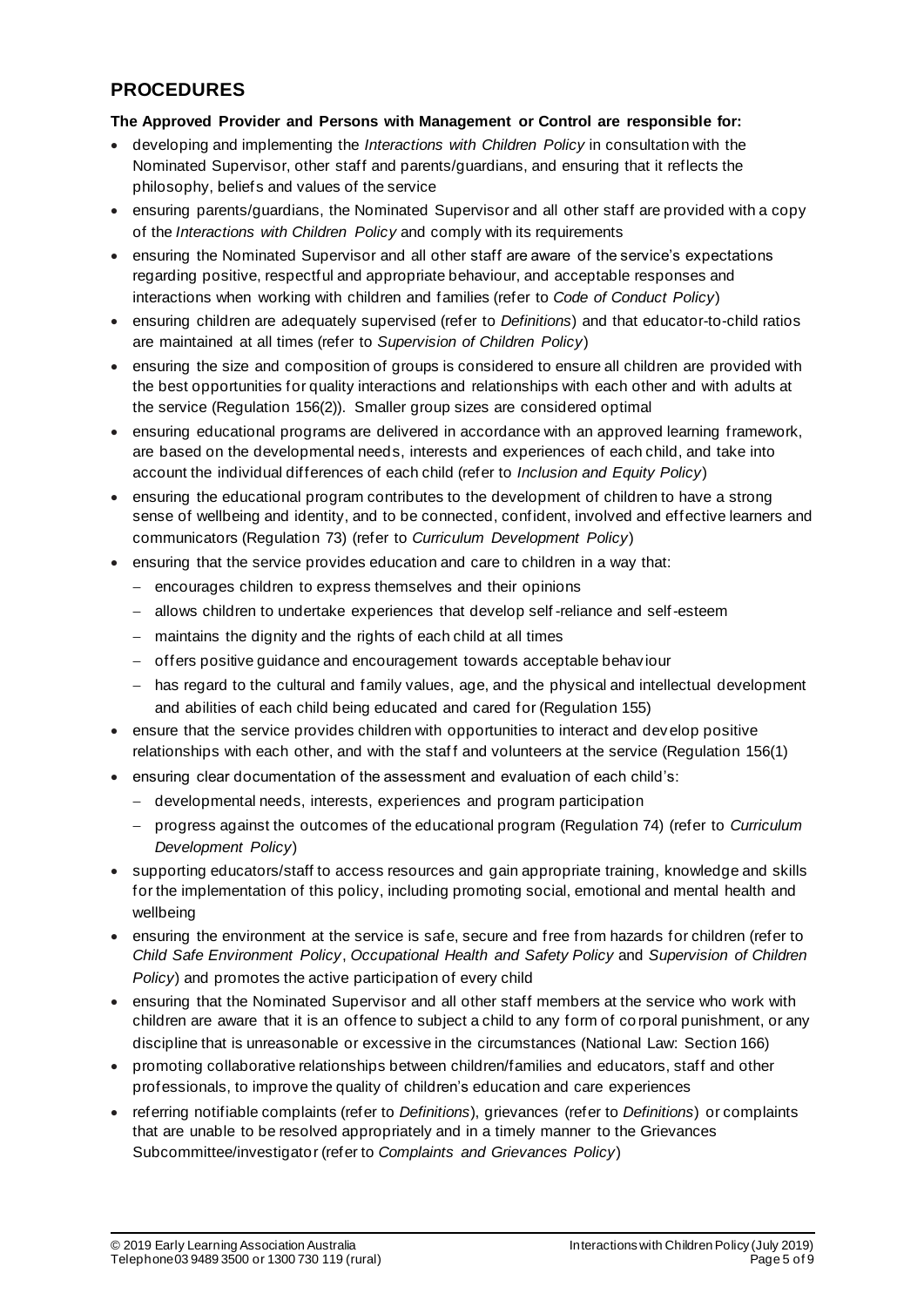- informing DET, in writing, within 24 hours of receiving a notifiable complaint (refer to *Definitions*) (Section 174(4), Regulation 176(2)(b))
- notifying DET, in writing, within 24 hours of a serious incident (ref er to *Definitions*) occurring at the service (Section 174(4), Regulation 176)
- ensuring that where the service has been notified of a court order prohibiting an adult from contacting an enrolled child, such contact does not occur while the child is on the service premises. For further details on court order related procedures, refer to *Child Safe Environment Policy*.
- ensuring educators and staff use positive and respectful strategies to assist children to manage their own behaviour, and to respond appropriately to conflict and the behaviour of others
- developing links with and referral pathways to services and/or professionals to support children experiencing social, emotional and behavioural difficulties and their families
- ensuring that there is a behaviour guidance plan developed for a child if educators are concerned that the child's behaviour may put the child themselves, other children, educators/staff and/or others at risk
- ensuring that parents/guardians and other professionals and support agencies (as appropriate) are consulted if an individual behaviour guidance plan has not resolved the challenging behaviour
- consulting with, and seeking advice from, DET if a suitable and mutually agreeable behaviour guidance plan cannot be developed
- ensuring that additional resources are sourced, if required, to implement a behaviour guidance plan
- ensuring that educators/staff at the service are provided with appropriate training to guide the actions and responses of a child/children with challenging behaviour.
- maintaining confidentiality at all times (refer to *Privacy and Confidentiality Policy*).

#### **The Nominated Supervisor and Persons in Day to Day Charge are responsible for:**

- implementing the *Interactions with Children Policy* at the service
- ensuring all staff and parents/guardians have access to the *Interactions with Children Policy* and comply with its requirements
- ensuring all staff are aware of the service's expectations regarding positive, respectful and appropriate behaviour, and acceptable responses and reactions when working with children and families (refer to *Code of Conduct Policy*)
- ensuring children are adequately supervised (refer to *Definitions*) and that educator-to-child ratios are maintained at all times (refer to *Supervision of Children Policy*)
- ensuring that the environment is safe, secure and free from hazards (*Child Safe Environment, Supervision of Children Policy* and *Occupational Health and Safety Policy*)
- considering the size and composition of groups when planning program timetables to ensure all children are provided with the best opportunities for quality interactions and relationships with each other and with adults at the service. Smaller group sizes are considered optimal
- developing and implementing educational programs, in accordance with an approved learning framework, that are based on the developmental needs, interests and experiences of each child, and take into account the individual differences of each child (refer to *Inclusion and Equity Policy*)
- ensuring the educational program contributes to the development of children to have a strong sense of wellbeing and identity, and to be connected, confident, involved and effective learners and communicators (refer to *Curriculum Development Policy*)
- ensuring that educators provide education and care to children in a way that:
	- − encourages children to express themselves and their opinions
	- − allows children to undertake experiences that develop self -reliance and self-esteem
	- − maintains the dignity and the rights of each child at all times
	- − offers positive guidance and encouragement towards acceptable behaviour
	- − has regard to the cultural and family values, age, and the physical and intellectual development and abilities of each child being educated and cared for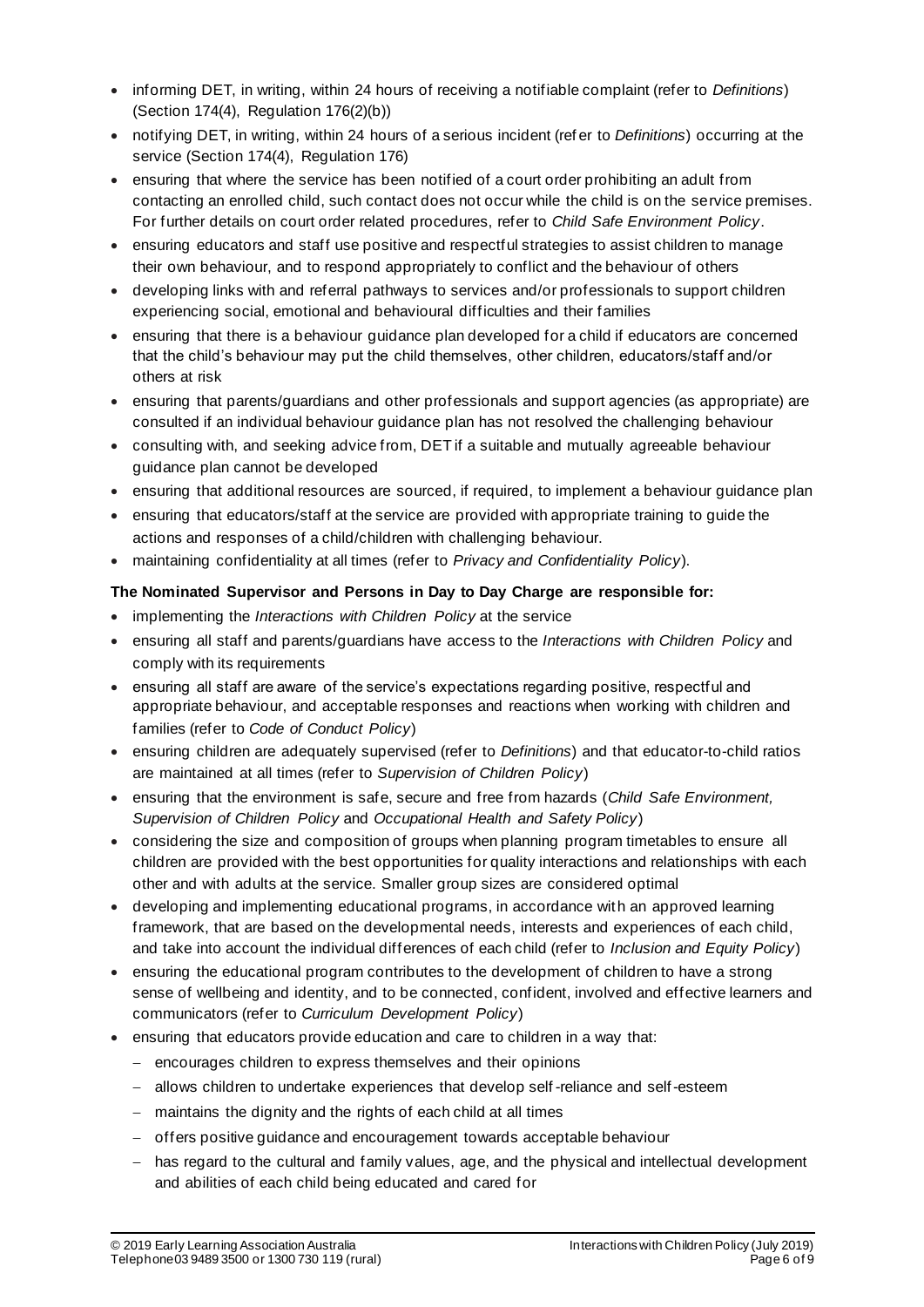- ensuring clear and straightforward documentation of the assessment and evaluation of each child's:
	- − developmental needs, interests, experiences and program participation
	- − progress against the outcomes of the educational program (Regulation 74) (refer to *Curriculum Development Policy*)
- organising appropriate training for all staff to assist with the implementation of this policy
- ensuring all staff members at the service who work with children are aware that it is an offence to subject a child to any form of corporal punishment, or any discipline that is unreasonable or excessive in the circumstances (National Law: Section 166)
- ensuring that procedures are in place for effective daily communication with parents/guardians to share information about children's learning, development, interactions, behaviour and relationships
- informing the Approved Provider of any notifiable complaints (refer to *Definitions*) or serious incidents (refer to *Definitions*) at the service
- ensuring that where the service has been notified of a court order prohibiting an adult from contacting an enrolled child, such contact does not occur while the child is on the service premises . For further details on court order related procedures, refer to *Child Safe Environment Policy*.
- ensuring educators and staff use positive and respectful strategies to assist children to manage their own behaviour, and to respond appropriately to conflict and the behaviour of others
- developing the behaviour guidance plan in consultation with the Approved Provider, educators and the parents/guardian of the child, and other professionals and services as appropriate
- supporting educators by assessing skills and identifying additional training needs in the area of behaviour quidance
- investigating the availability of extra assistance, financial support or training, by contacting the regional Preschool Field Officer (refer to *Definitions*), specialist children's services officers from DET or other agencies working with the child
- setting clear timelines for review and evaluation of the behaviour guidance plan.
- providing information, ideas and practical strategies to families, educators and staff on a regular basis to promote and support health and wellbeing in the service and at home
- co-operating with other services and/or professionals to support children and their families, where required
- maintaining confidentiality at all times (refer to *Privacy and Confidentiality Policy*).

#### **All other staff are responsible for:**

- assisting with the development and implementation of the *Interactions with Children Policy*, in consultation with the Approved Provider, Nominated Supervisor, parents/guardians and families
- providing access to the *Interactions with Children Policy* for parents/guardians and families
- complying with the requirements of the *Interactions with Children Policy*
- being aware of service expectations regarding positive, respectful and appropriate behaviour, and acceptable responses and reactions when working with children and families (refer to *Code of Conduct Policy*)
- providing adequate supervision of children at all times (refer to *Definitions* and *Supervision of Children Policy*)
- communicating and working collaboratively with parents/guardians and families in relation to their child's learning, development, interactions, behaviour and relationships
- delivering educational programs, in accordance with an approved learning framework, that are based on the developmental needs, interests and experiences of each child , and take into account the individual differences of each child (refer to *Inclusion and Equity Policy*)
- delivering programs that develop a sense of wellbeing and identity, connection to community, and provide skills for lifelong learning in all children (refer to *Curriculum Development Policy*)
- providing education and care to children in a way that: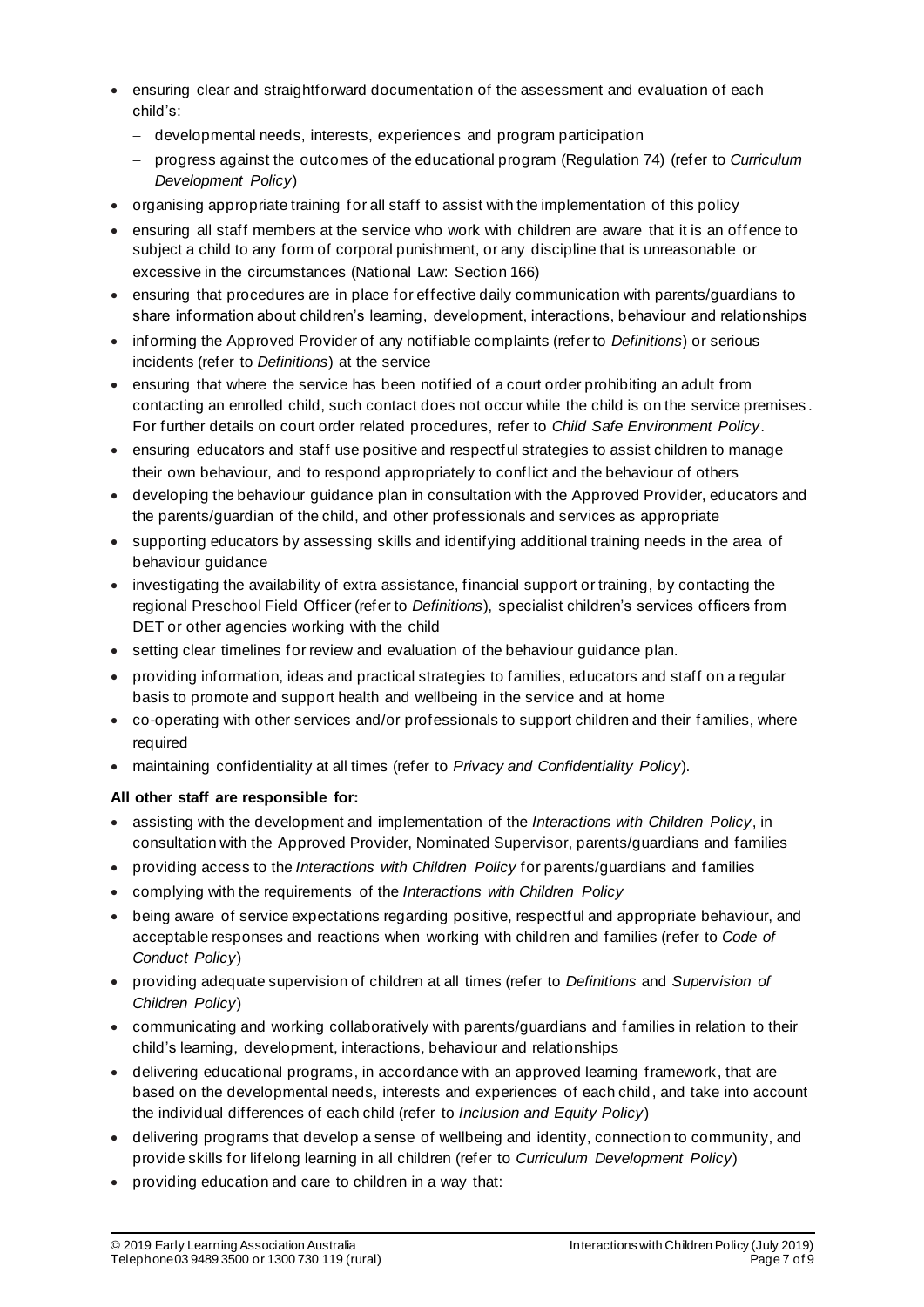- − encourages children to express themselves and their opinions
- − allows children to undertake experiences that develop self-reliance and self-esteem
- − maintains the dignity and the rights of each child at all times
- − offers positive guidance and encouragement towards acceptable behaviour
- − has regard to the cultural and family values, age, and the physical and intellectual development and abilities of each child being educated and cared for
- developing warm, responsive and trusting relationships with children that promote a sense of security, confidence and inclusion
- supporting each child to develop responsive relationships, and to work and learn in collaboration with others
- using positive and respectful strategies to assist children to manage their own behaviour, and to respond appropriately to conflict and the behaviour of others
- assisting the Nominated Supervisor to develop a behaviour guidance plan in consultation with parents/guardians and other professionals as appropriate
- implementing a behaviour guidance plan and incorporating identified strategies and resources into the service program
- undertaking relevant training that will enable them to guide children who exhibit challenging behaviour
- maintaining ongoing communication and consultation with parents/guardians
- providing regular progress reports to the Approved Provider and Nominated Supervisor on the implementation and effectiveness of the agreed strategies contained in an individual behaviour guidance plan
- documenting assessments and evaluations for each child to inform the educational program (Regulation 74)
- being aware that it is an offence to subject a child to any form of corporal punishment, or any discipline that is unreasonable or excessive in the circumstances
- maintaining confidentiality at all times (refer to *Privacy and Confidentiality Policy*).

#### **Parents/guardians are responsible for:**

- reading and complying with the *Interactions with Children Policy*
- engaging in open communication with educators about their child
- informing educators/staff of events or incidents that may impact on their child's behaviour at the service (e.g. moving house, relationship issues, a new sibling)
- informing educators/staff of any concerns regarding their child's behaviour or the impact of other children's behaviour
- working collaboratively with educators/staff and other professionals/support agencies to develop or review an individual behaviour guidance plan for their child, where appropriate.

## **EVALUATION**

In order to assess whether the values and purposes of the policy have been achieved, the Approved Provider will:

- regularly seek feedback from everyone affected by the policy regarding its effectiveness
- monitor the implementation, compliance, complaints and incidents in relation to this policy
- keep the policy up to date with current legislation, research, policy and best practice
- revise the policy and procedures as part of the service's policy review cycle, or as required
- notify parents/guardians at least 14 days before making any changes to this policy or its procedures unless a lesser period is necessary because of a risk.